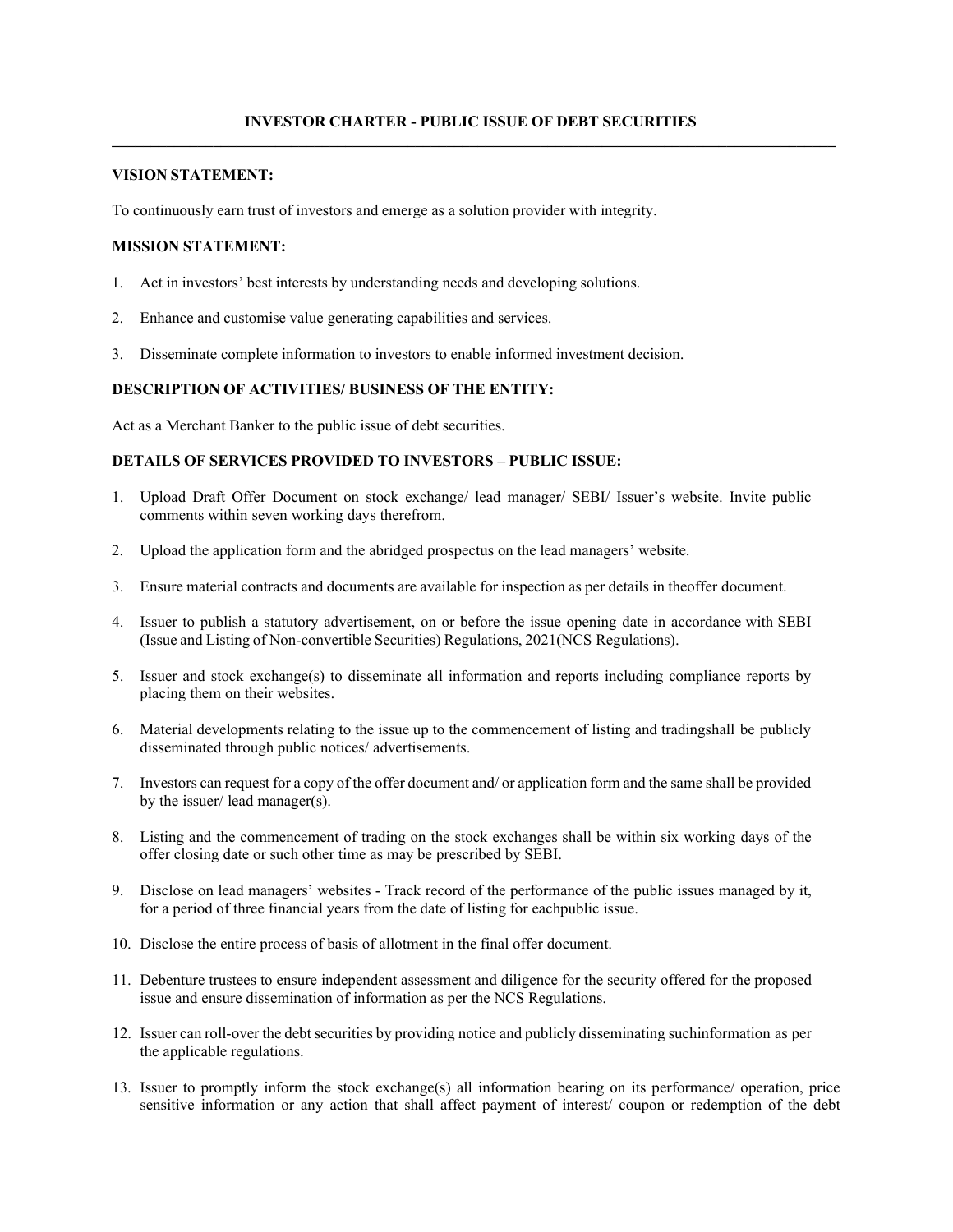securities.

| <b>Timelines</b> |                                                                  |                                                                        |                                                                                                                            |  |  |
|------------------|------------------------------------------------------------------|------------------------------------------------------------------------|----------------------------------------------------------------------------------------------------------------------------|--|--|
| Sr. No.          | <b>Activity</b>                                                  | Timeline for which activity<br>takes place                             | <b>Information where available</b>                                                                                         |  |  |
| 1.               | Filing of draft offer document by<br>company for public comments | $\mathbf{0}$                                                           | Websites of stock exchanges, lead<br>manager, issuer and SEBI.                                                             |  |  |
| 2.               | Receipt of public comments on<br>offer documents                 | Seven working days fromdraft<br>offer document filing.                 |                                                                                                                            |  |  |
| 3.               | Statutory advertisement                                          | before<br>Issue<br>the<br>On $or$<br>opening date                      | Newspaper advertisement                                                                                                    |  |  |
| $\overline{4}$ . | Statutory advertisement                                          | before<br>On $or$<br>the<br>Issue<br>opening date.                     | Newspaper advertisement                                                                                                    |  |  |
| 5.               | Issue opening date                                               | after<br>O <sub>n</sub><br>statutory<br><sub>or</sub><br>advertisement | Final offer document available on<br>websites of stock exchanges, lead<br>manager, issuer and SEBI.                        |  |  |
| 6.               | Display of total demand in the<br><i>issue</i>                   | Issue opening date till issue<br>closure date.                         | Stock<br>Updated<br>websites<br>of<br>exchange                                                                             |  |  |
| 7.               | Commencement of trading –<br>public issue                        | On or before six workingdays<br>from Issue closure Date                | Final offer document available on<br>websites of stock exchanges, lead<br>manager, issuer and SEBI.                        |  |  |
| 8.               | Unblocking ASBA Account                                          | Within five working days                                               | In case of delay the issuer shall pay<br>interest at the rate of 15% per<br>of NCS<br>annum (Reg. $35(2)$<br>Regulations). |  |  |
| 9.               | Allotment status and allotment<br>advice                         | Completion of allotment.                                               | By email/post/SMS                                                                                                          |  |  |
| 10.              | Track record of public Issue                                     | Listing date                                                           | Lead manager's website                                                                                                     |  |  |

### **RIGHTS OF INVESTORS:**

- 1. Investors can request for a copy of the offer document and/ or application form and the same shall be provided by the issuer/ lead manager(s).
- 2. Multiple applications can be bided through a single PAN and re-categorization is also done basis PAN clubbing and total bid amount.
- 3. Option to modify the bid except for modification of either DP Id/ Client ID or PAN Id but not both.
- 4. Modification to the bid details to be undertaken by approaching the respective intermediary. Facility of reinitiation/ resend of UPI mandate shall be available only on bid entry day up to 5:00 pm.
- 5. Investor can withdraw his/ her application prior to the issue closing date. Post issue closure, the same can be done by submitting a withdrawal request to the Registrar to the Issue prior to the finalization of the basis of allotment.
- 6. The investor shall be compensated for delay in allotment, demat credit and refunds, unblocking of funds/ refunds, beyond the time limit as may be prescribed under applicable statutory and/ or regulatory requirements.
- 7. An investor can submit the bid-cum-application form through the App or web interface developed by stock exchanges.
- 8. Investors get email and SMS messages w.r.t. allotment status. Allotment advice is sent through email/ physical to successful allottees post completion of allotment.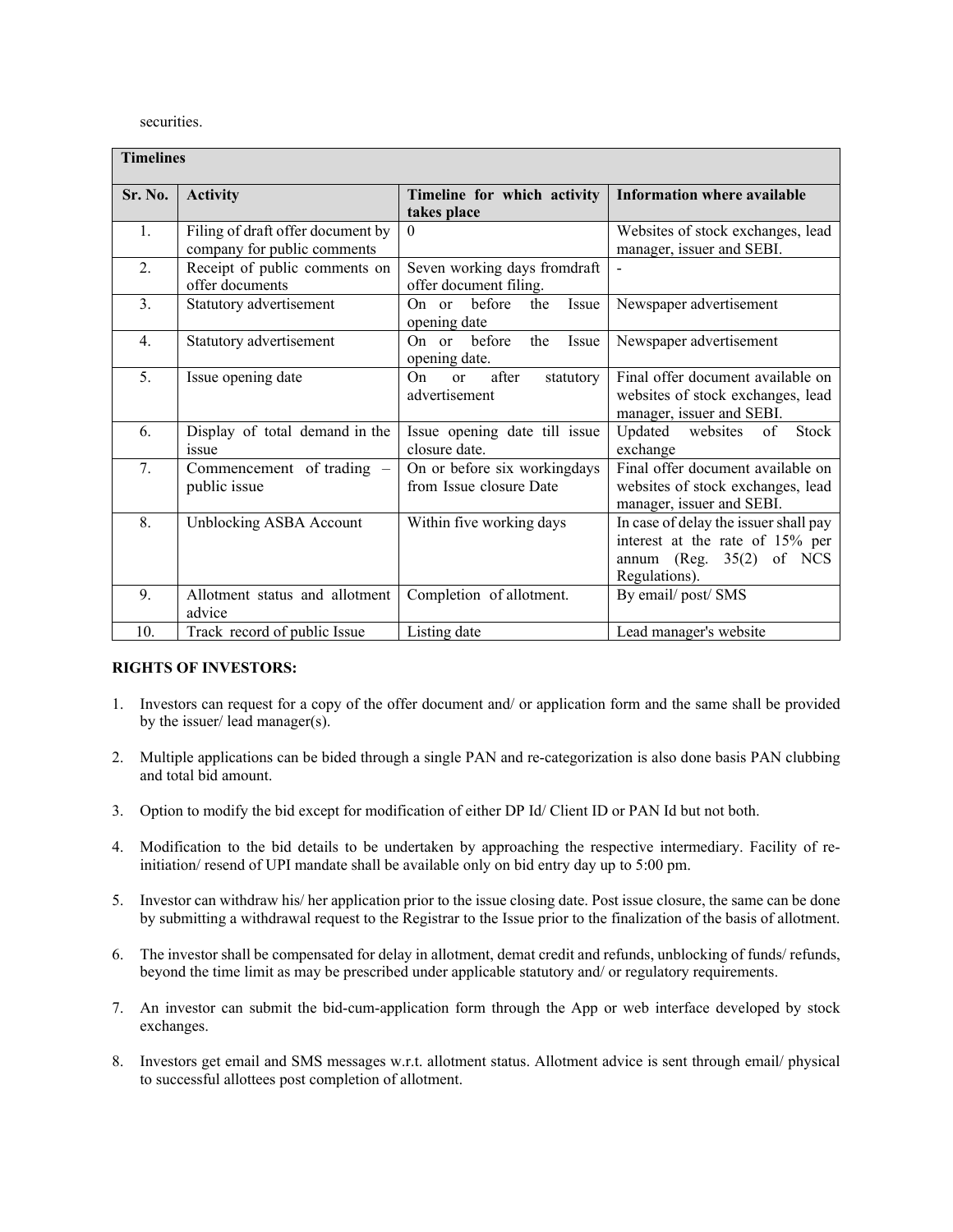- 9. Right to attend meetings as and when such meetings are called by the debenture trustees.
- 10. Right of free transferability and nomination subject to applicable laws and regulations.
- 11. Such other rights, as may be available to the holder of debt securities under the Companies Act, the Listing Regulations and the Articles of Association of the Company and other applicable laws.

#### **DOs AND DON'Ts FOR INVESTORS:**

(for complete dos and don'ts, may refer to offer document)

#### **DOs:**

- 1. Check the eligibility to apply as per the terms of the offer document and applicable laws, including Indian Contract Act, 1872.
- 2. Read all the instructions carefully and complete the application form.
- 3. Submission of bids only ASBA (by either writing their bank account numbers and authorising the banks to make payment in case of allotment by signing the application forms; or mentioning UPI ID in order to block the funds).
- 4. Retail individual investors using the UPI Mechanism to ensure that they submit bids up to the application value of ₹2,00,000 (or as stipulated by SEBI).
- 5. Ensure availability of sufficient funds in the ASBA Account before submitting the application form.
- 6. Read all the instructions carefully and complete the bid- cum-application form, as the case may be, in the prescribed form.
- 7. Ensure that application form is submitted to the designated intermediary, before the closure of application hours on the issue closing date.
- 8. For joint applications, ensure that the beneficiary account is held in the names of the same applicants and such names are in the same sequence in which they appear in the application form.
- 9. Ensure an acknowledgement slip is collected as proof.
- 10. Obtain all the necessary approvals from the relevant statutory and/ or regulatory authorities before applying.
- 11. Ensure that the application form is signed by the ASBA account holder in case the investor is not the account holder.
- 12. Ensure that the bidder's depository account is active, the correct DP ID, Client ID, PAN, UPI ID, as applicable, are mentioned in the bid-cum-application form.
- 13. Ensure that the application form bears the stamp of the relevant designated intermediary(ies) to whom it is submitted.
- 14. Tick the relevant column "Category of Investor" and option/ series of debt securities in the application form.
- 15. Guardians applying for minor applicants need to mention the PAN of the minor.

#### **DON'Ts:**

1. Do not apply for lower than the minimum application size.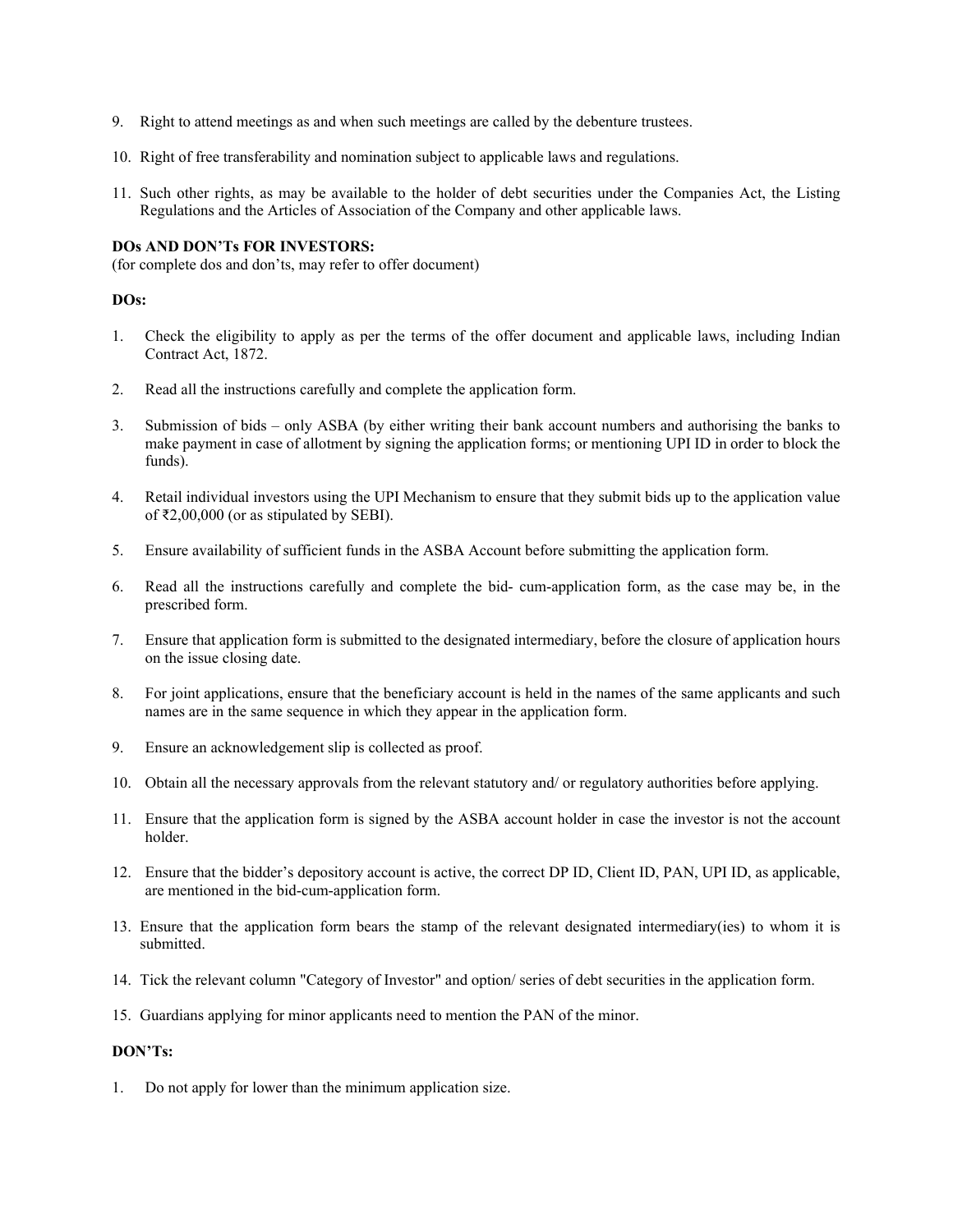- 2. Do not pay the application amount in cash, by money order, postal order or by stock invest.
- 3. Do not apply or submit the bid for an amount more than the funds available in your ASBA account or than the applicable investment limit.
- 4. Do not submit a bid using UPI ID, if you are not a retail individual investor.
- 5. Do not bid through an incorrect UPI handle or using a bank account of a SCSB and/ or mobile applications not mentioned in the SEBI list.
- 6. Do not submit more than five application forms per ASBA Account.
- 7. Do not use any third-party bank account or third-party linked bank account UPI ID.
- 8. Do not submit the application form without inserting date of birth for first/ sole applicant.
- 9. Do not submit application without an Indian registered address for the investor.
- 10. Do not submit applications made by an investor who is ineligible as per relevant regulatory guidelines, as mentioned in the offer document.
- 11. Investors should not submit applications seeking allotment in dematerialized form whose demat accounts have been 'suspended for credit'.
- 12. Do not submit applications to the designated intermediaries at centres other than those mentioned in the application form.

#### **INVESTOR GRIEVANCE REDRESSAL MECHANISM AND HOW TO ACCESS IT**



### **TIMELINES FOR RESOLUTION OF INVESTOR GRIEVANCES:**

Best efforts should be undertaken by lead manager (LM) to resolve the grievances within T+30 days. A desirable indicative timeline is as follows: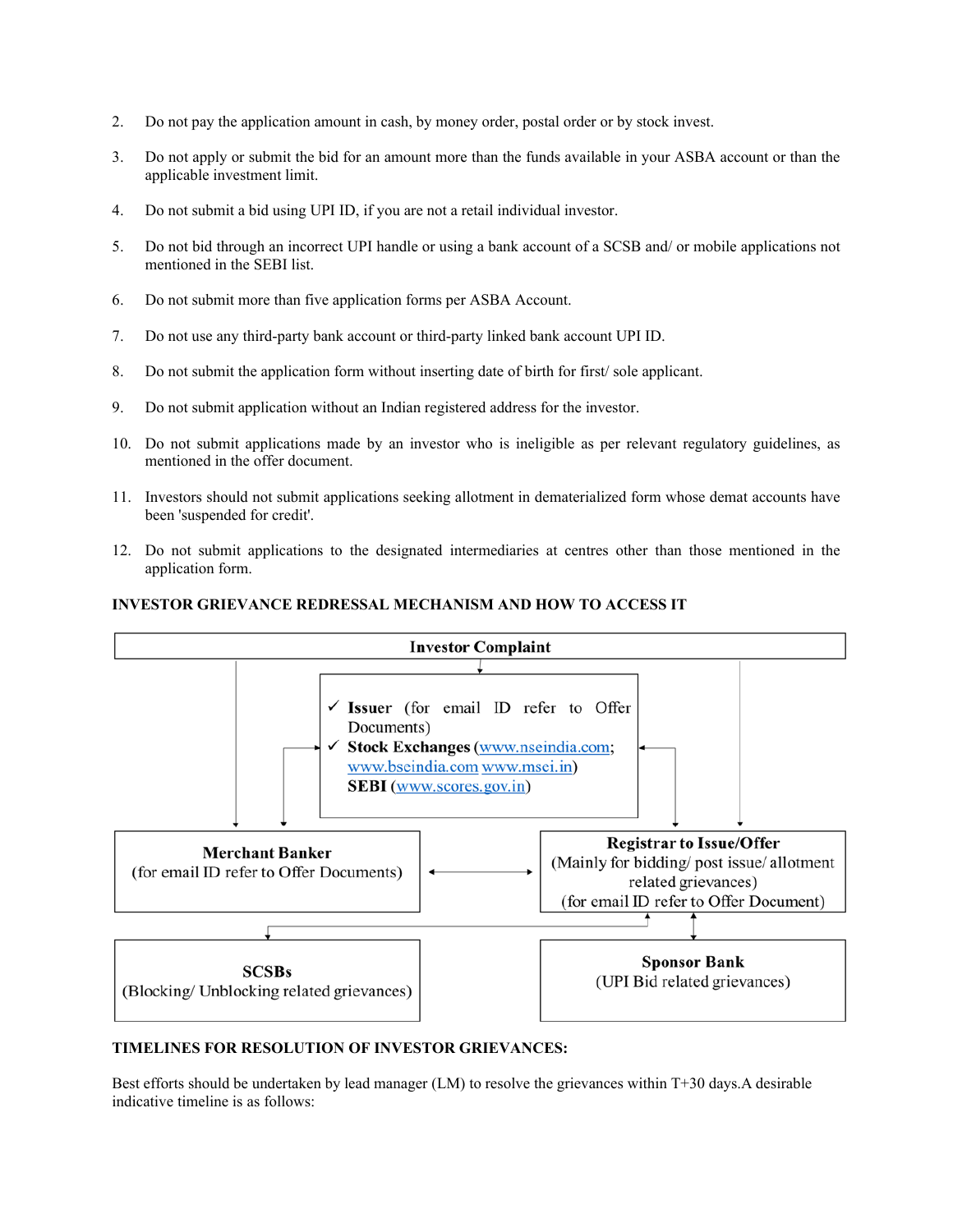| Sr.<br>No.                  | <b>Activity</b>                                                                                                                                                                          | No. of<br>calendar days |
|-----------------------------|------------------------------------------------------------------------------------------------------------------------------------------------------------------------------------------|-------------------------|
| 1                           | Investor grievance received by the lead manager                                                                                                                                          |                         |
| $\mathcal{D}_{\mathcal{L}}$ | Lead Manager to the offer to identify the concerned intermediary and<br>endeavour to forward the grievance to the concerned intermediary/ies on T<br>day itself                          | $T+1$                   |
| 3                           | The concerned intermediary/ies to respond to the lead manager with an<br>acceptable reply/ proof of resolution                                                                           | X                       |
| $\mathcal{L}$               | Lead manager, the concerned intermediary/ies and the investor shallexchange Between T and X<br>between themselves additional information related to the<br>grievance, wherever required. |                         |
| 4                           | LM to reply to the investor with the reply/ proof of resolution                                                                                                                          | $X+3$                   |

## **NATURE OF INVESTOR GRIEVANCES FOR WHICH THE AFORESAID TIMELINE IS APPLICABLE:**

- 1. Delay in unblocking of funds.
- 2. Non allotment/ partial allotment of non-convertible debt securities.
- 3. Non receipt of non-convertible debt securities in demat account.
- 4. Amount blocked but application not bid.
- 5. Non-receipt of interest/ coupon/ redemption amount.
- 6. Application bid but amount not blocked.
- 7. Any other nature as may be informed from time to time.

## **MODE OF RECEIPT OF INVESTOR GRIEVANCE:**

The following modes of receipt will be considered valid for processing the grievances in the timelines discussed above

- 1. Letter/ email from the investor addressed to the lead manager at its address/ email id, mentioned in the offer document, detailing nature of grievance, details of application, details of bank account, date of application etc.
- 2. On the SCORES mechanism.

## **NATURE OF ENQUIRIES FOR WHICH THE LEAD MANAGER SHALL BE RESPOND TO/ ESCALATED PROMPTLY:**

- 1. Availability of application form.
- 2. Availability of offer document.
- 3. Process for participating in the issue/ mode of payments.
- 4. List of SCSBs/ syndicate members.
- 5. Date of issue opening/ closing/ allotment/ listing.